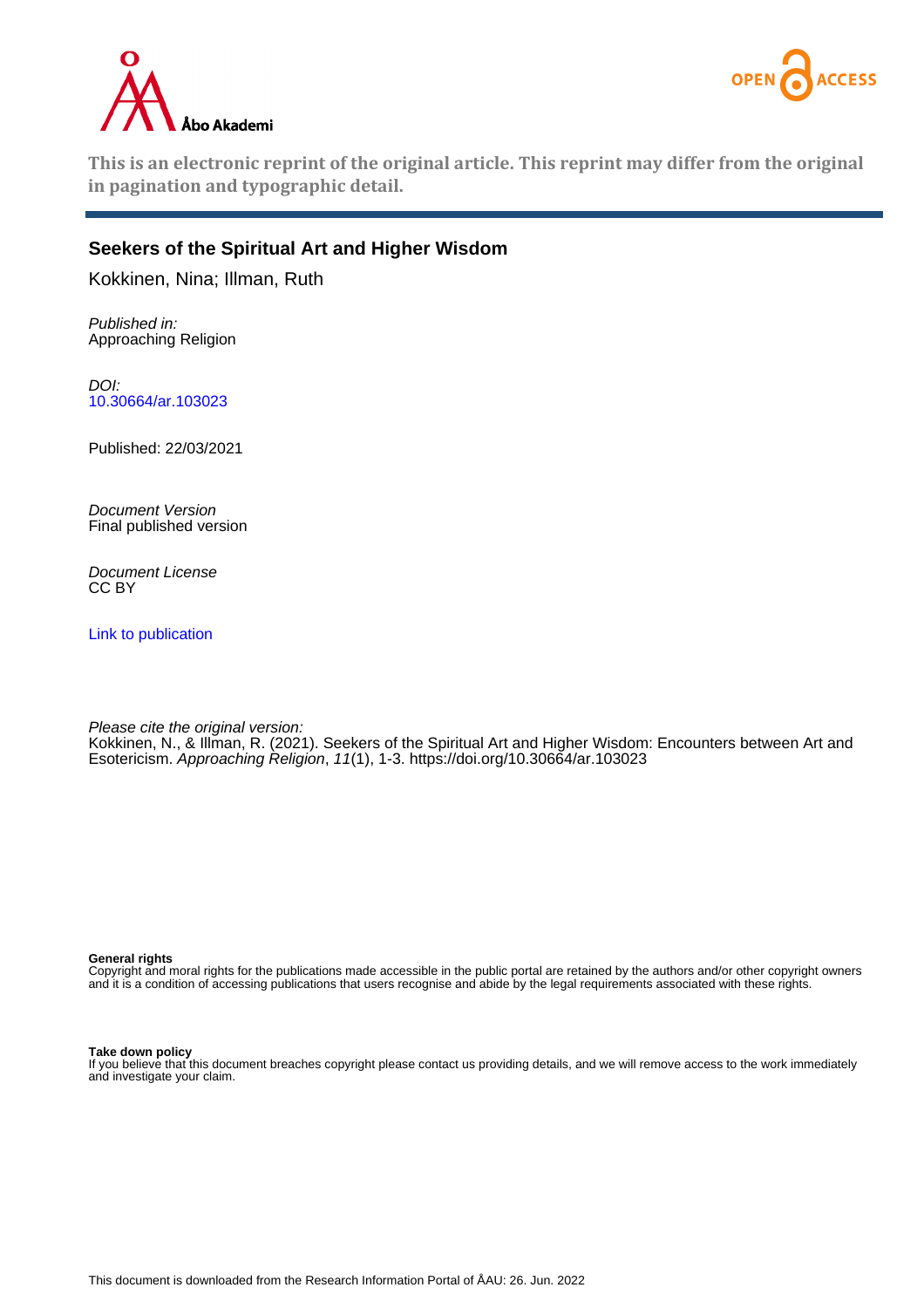## **Seekers of the spiritual art and higher wisdom**

Encounters between art and esotericism

DOI: https://doi.org/10.30664/ar.103023

 $\left(\text{cc}\right)\left(\frac{1}{2}\right)$  Attribution 4.0 International (CC BY 4.0)

The current issue of *Approaching Religion*<br>is based on a two-day seminar arranged<br>in Helsinki in August 2020 by the Signe<br>and Ane Gyllenberg Foundation under the title is based on a two-day seminar arranged in Helsinki in August 2020 by the Signe and Ane Gyllenberg Foundation under the title 'Clear-sighted Art – Open Mind? Encounters between Art and Esotericism'. The seminar was arranged as a pendant to the art exhibition *The Path to Hidden Knowledge* that was open in the foundation's museum, Villa Gyllenberg, from June to October (see Camilla Granbacka's review in this issue). The organising committee of the seminar included Siiri Oinonen and Lotta Nylund from the Gyllenberg Foundation as well as Nina Kokkinen, who also curated the art exhibition, and Ruth Illman as academic representatives.

The great mysteries of life and death have always fascinated and inspired artists. Art and creation have offered opportunities to deal with the meaning of life, the constitution of reality and the inevitability of death. For many artists, esotericism and various forms of alternative spirituality have offered fruitful fora in which to contemplate and express these questions and to look for personally meaningful answers. Hence, the organisers envisioned a seminar that would target these essential questions as they emerge in the interface between art and research. The seminar dealt with the many different ways in which art and esotericism can be interwoven, focusing on questions such as: How have themes, motifs and symbols been used to express esoteric ideas? Can the creation of art be perceived as a spiritual exercise in itself? For what kind of political and personal goals have artists made use of, for example, Anthroposophy, Theosophy or Spiritualism? Can the encounter between art and esotericism create spiritual and physical well-being?

The first day of the seminar brought together a cross-disciplinary group of researchers – representing for example the study of religions, art and cultural history, literature, theology and architecture – for a roundtable seminar at the museum Villa Gyllenberg. Selected papers from this roundtable have been edited into the research articles published in this issue. The second day was dedicated to an open symposium at the Amos Rex Museum, featuring dialogues between artists, authors and scholars dedicated to the field of art and esotericism and attracting a large and engaged audience (see Maarit Leskelä-Kärki's review in this issue).

The issue opens with an article by the guest editor of this issue, Nina Kokkinen. In her article Kokkinen examines the relationship between art and esotericism by utilizing the concept of seeker. Artists interested in esotericism do not always engage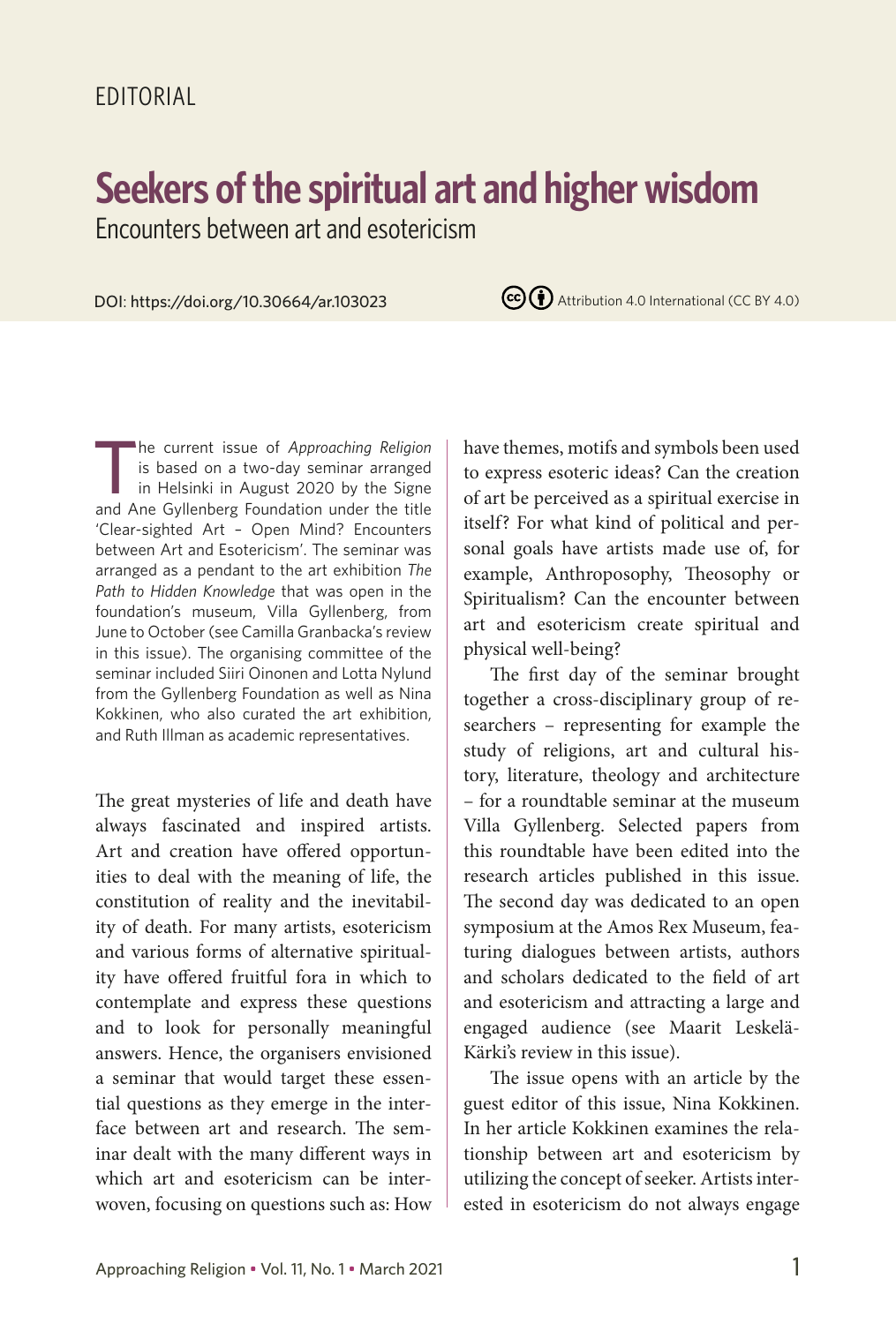in any of its movements or currents but approach it more loosely and emphasise the importance of seeking personal answers and meaning – this is also the case for many of the artists discussed in this issue. According to Kokkinen, seekership opens up a new and meaningful way of looking at artists' agency and relationship to esotericism. The following article pertains to the same theme but focuses on the context of literature. Viola Parente-Čapková analyses Finnish literature from around the turn of the nineteenth and the twentieth centuries, outlining how the theme of seekership is portrayed in novels by L. Onerva and Eino Leino.

Marja Lahelma examines a five-part relief series entitled *The Development of the Human Soul* created by the Finnish artist Sigrid af Forselles. Af Forselles can be seen as a typical seeker: even if esotericism plays a central role in her art, the artist never committed herself to any esoteric movement. Lahelma argues that the prominent theme in af Forselles monumental artwork is spiritual evolution or development typical of esoteric discourses. The following article also presents a female artist for whom esotericism became relevant, as Per Faxneld discusses the Swedish Tyra Kleen. Faxneld's specific focus is Kleen's way of situating herself in relation to the esoteric idea of the 'artist as magus'. Kaisa Broner's article highlights the relationship between esotericism and artistic work. It sheds light on the design method of Reima Pietilä, one of Finland's most significant architects. Pietilä himself called the method 'shamanistic', and it involved many ideas and practices related to esotericism, nature mysticism, and clairvoyance. In Mikko Välimäki's article the art of Finnish Oscar Parviainen is analysed in the context of early twentieth century occulture and Decadence.

Laura Hellsten contributes to this issue with an article focusing on the art form of dance. She presents an ethnographic study of dance within the frames of the Swedish Lutheran Church and poses the question whether this can be seen as a contemplative practice. Sari Kuuva, for her part, ponders the themes she describes as 'religious' or 'spiritual' in the art made by the patients in the Nikkilä Psychiatric Hospital founded in the 1910s. Art was part of Nikkilä's rehabilitation programme as early as in the 1930s. Among other things, Kuuva's article raises an interesting and complex question about what kind of art could and should be defined as 'religious', 'spiritual', or 'esoteric'.

These research articles are followed by two review articles presenting artist biographies and the life and works of two female painters for whom esotericism offered an important source of inspiration. Sanna Ryynänen presents the little-known Finnish artist Meri Genetz, who was wellversed in most of the prominent strands of esotericism popular in the first part of the twentieth century and continued her seekership throughout her career as a painter. In Karin Ström Lehander's article, the light is yet again turned to the artist Tyra Kleen, whose life and esoteric seekership is traced chronologically as a red thread throughout her biography.

The issue concludes with a substantial review section, opened by Maarit Leskelä-Kärki, who reflects on the symposium 'Clear-sighted Art – Open Mind? Encounters between Art and Esotericism' and its fruits. Camilla Granbacka, for her part, reviews the art exhibition *The Path to Hidden Knowledge* that paralleled the symposium. Finally, three book reviews of recently published literature pertaining to the field of art and esotericism, are presented by Hedvig Martin, Tiina Mahlamäki and Tiina Sepp. Martin reviews the book